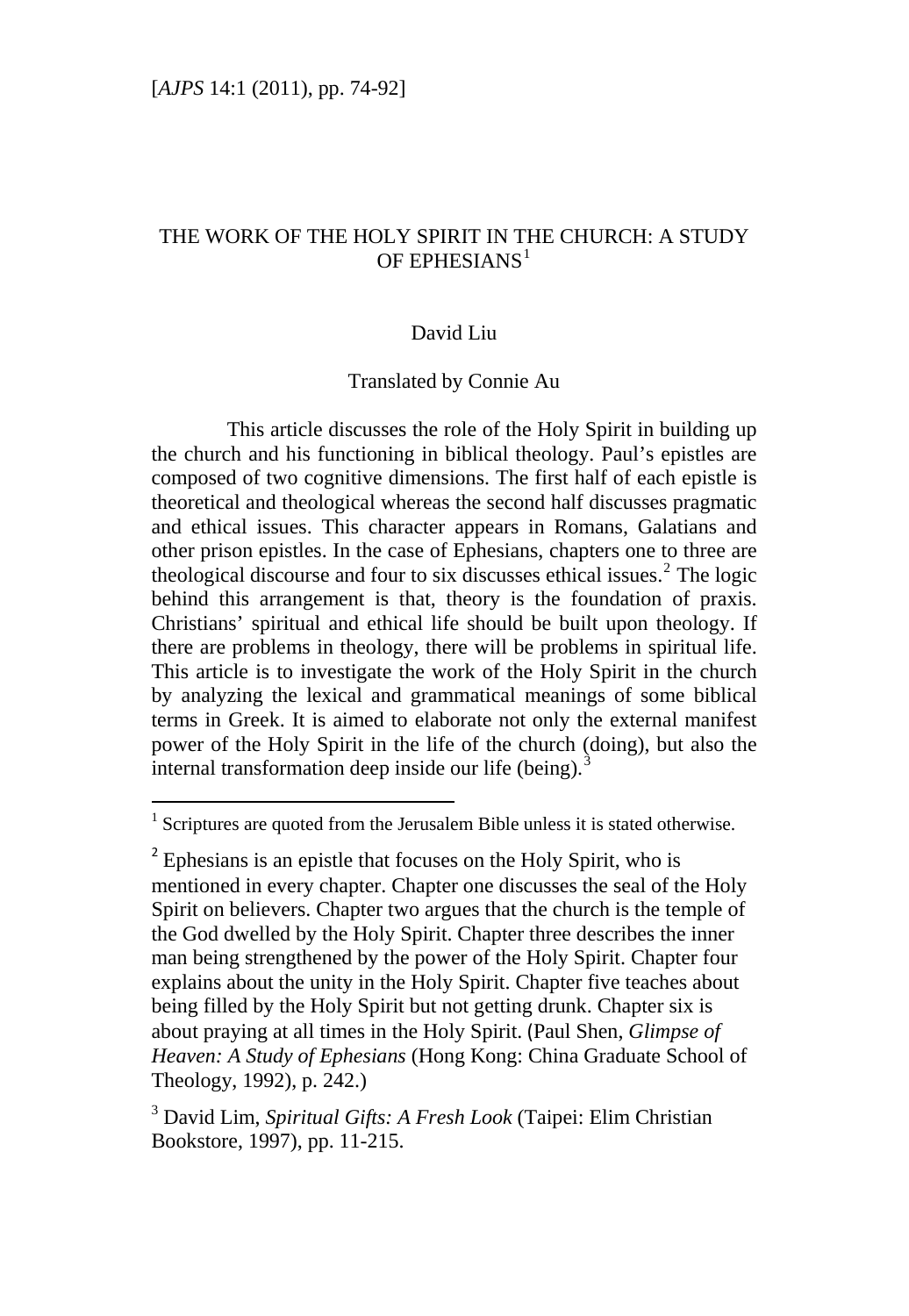The theme of the Ephesians is ecclesiological. This epistle was written during Paul's first imprisonment in Rome.<sup>[4](#page-1-0)</sup> The spiritual guidance to the Ephesians' church was drawn out from his reflection on his suffering. Ecclesiology is about the work of the God of Father through his beloved Son and the Spirit in his church. This process is completed by the grace of being chosen, the work of rebirth, the life of sanctification, the love for each other, the functioning of gifts, spiritual warfare and other dimensions. The growth of the early church was intimately attributable to the outpouring of the Holy Spirit on the Pentecost. Nevertheless, the Lord of the Church remains Jesus Christ. The Church is his body and the ultimate purpose of the work of the Holy Spirit is to reveal the truth, as Jesus says, "But when the Spirit of truth comes he will lead<sup>[5](#page-1-1)</sup> you to the complete truth, since he will not be speaking as from himself, but will say only what he has learnt; and he will tell you of the things to come. He will glorify me, since all he tells you will be taken from what is mine" (John 16:13-14).

The Old Testament demonstrates the God who speaks to people through prophets and his words were written in scriptures (2 Tim 3:16). He then spoke to the world through Jesus Christ, who was the word incarnate (Heb 1:1-2, 1 Tim 3:16). He now speaks through the Holy Spirit in our hearts according to the principles in the Bible. Since God's word is the solid foundation of faith, the church can grow in the midst of suffering (Eph 4:13-16, 3:17) and becomes a "new man". It can therefore serve the world  $(\pi \epsilon \rho \arctan{\pi \epsilon \omega})^6$  $(\pi \epsilon \rho \arctan{\pi \epsilon \omega})^6$  (Eph 2:10, 4:1, 17, 5:2, 8, 15) and speak to it with God's word (2 Tim 2:15).

To become a "new man" of the time (Eph 2:15, 4:20-24), one must grow in Christ. As it is said in Eph 4:24, "…so that you can put on the new self that has been created in God's way, in the goodness and holiness of the truth." A new man will bring this "wicked age" the mystery of the salvation of the God almighty (Eph 5:16) and even the whole universe, as Eph 3:10-11 says, "...so that the sovereignties and powers should learn only now, through the Church, how comprehensive God's wisdom really is, exactly according to the plan

<span id="page-1-0"></span><sup>&</sup>lt;sup>4</sup> There are many arguments about where Paul wrote the epistle, but this is not the focus of this article.

<span id="page-1-1"></span><sup>&</sup>lt;sup>5</sup> The Greek word means "enter".

<span id="page-1-2"></span><sup>6</sup> The Greek terms adopted in this article are taken from *The Greek New Testament* (4th rev. ed.). Stuttgart: Deutsche Bibelgesellschaft, 1998.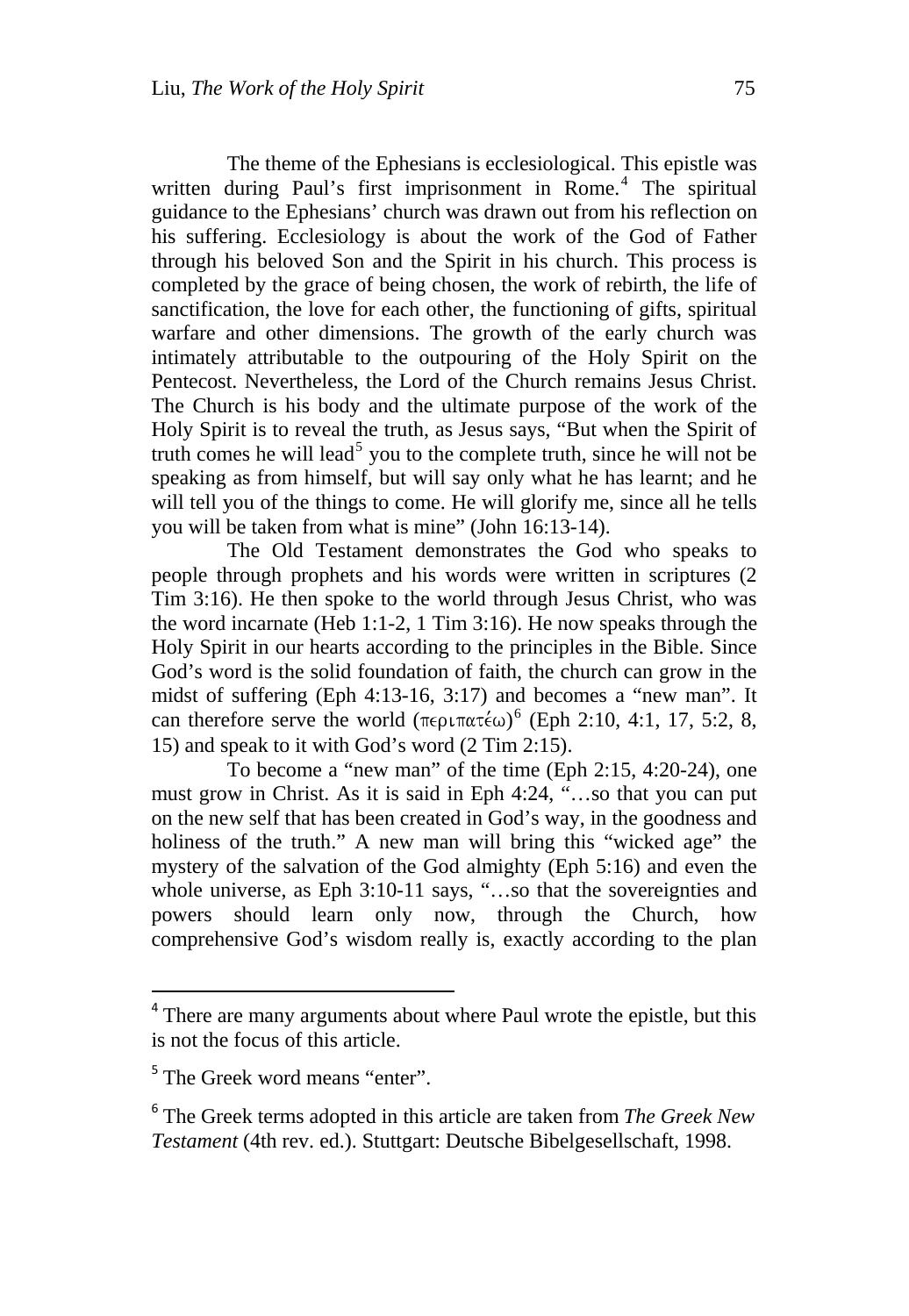which he had had from all eternity in Christ Jesus our Lord." Jesus has already formed a community of "new man" in the world and it belongs to him only.  $\epsilon \zeta \zeta$   $\epsilon \sim \frac{1}{2}$  kaunov  $\alpha \ll 1$  as to create in himself one new man out of the two (Eph 2:15). This new man is a new tribe, new human being and a representative of Christ on earth.

To become a servant of the time is to serve the world according to the will of God (Eph 5:17) through ministries, gifts and power from God, "so that the saints together make a unity in the work of service, building up the body of Christ" (Eph 4:12). Moreover, Paul commands that a servant "should try to find some useful manual work" and to do some good by helping others who are in need rather than stealing (Eph 4:28). "Do some good" (tó  $\dot{\alpha}$ y $\alpha \theta$ óv) means showing goodness and kindness. It is translated as "God's work of art" ( $\epsilon \pi i$ )  $\chi$ <sub>εργοις</sub> άγαθοις) in Eph 2:10, which suggests that we are the products created by God in Jesus Christ. This product is meant to give alms and work hard to fulfill our own and others' daily needs. As Eph 6:6 says, "not only when you are under their eye, as if you had only to please men, but because you are slaves of Christ and wholeheartedly do the will of God." Those who do good works will be rewarded by God (Eph 6:8), but we can only do so by the power of the Holy Spirit.

### The Holy Spirit and His Works in Ephesians

Because of the work of the Holy Spirit, our life is changed ontologically. The following analyses the change in four dimensions: the Holy Spirit and new life, the Holy Spirit and sanctification, the Holy Spirit and power, and the Holy Spirit and unity.

### 1. The Holy Spirit and New Life

*Eph 1:13-14 (also Eph 4:30): Now you too, in him, have heard the message of the truth and the good news of your salvation, and have believed it; and you too have been stamped with the seal of the Holy Spirit of the Promise, the pledge of our inheritance which brings freedom for those God has take for his own, to make his glory praised.* 

"Heard" and "believed" are both participles. Participles are used to bring a main verb in the same time frame. Verse 13 suggests that as we listen to truth and believe in Christ, we are sealed by the Holy Spirit. Being "sealed" ( $\epsilon \sigma \phi \rho \alpha \gamma$  ( $\sigma \theta \eta \tau \epsilon$ ) is the main verb in the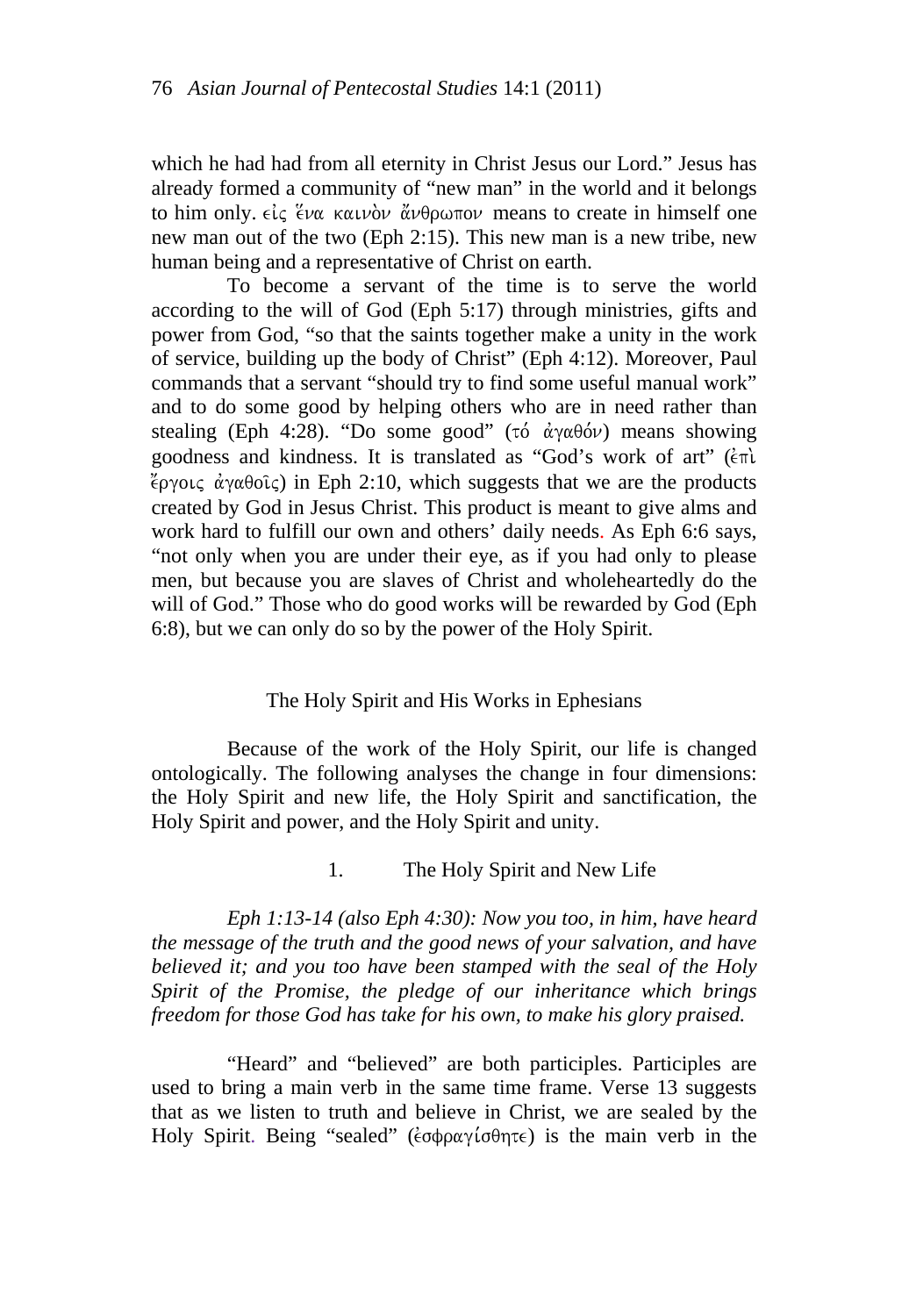scripture and is the aorist passive indicative of the second person in "you were marked in him with a seal." This kind of main verb phrase is similar to what is used in Acts 19:2, "Did you receive the Holy Spirit?" (εί πνεύμα άγιον έλάβετε πιστεύσαντες). This verse can be literally translated as "at the moment you believe, did you receive the Holy Spirit?"<sup>[7](#page-3-0)</sup> In Greek, "believe" is a participle. It co-exists with "receive the Holy Spirit" (main verb), which is more important since it is the sign of rebirth and the indwelling of the Spirit.<sup>[8](#page-3-1)</sup> It can also mean receiving the filling of the Holy Spirit after conversion, as what happened to the twelve disciples when speaking in tongues and prophesying on Pentecost. "Gain power" in Acts 1:8 (λήμψεσθε  $\delta \dot{\psi}$  ( $\psi$ ) can be translated as "receive power" as it is derived from the same verb, "λαμβάνω".

Seal is referred to ownership and a stamp of verification (Jer  $32:9-10$  $32:9-10$  $32:9-10$ .<sup>9</sup> It means that God holds the authority of the life of a Christian who is recognized by God (Rev 7:3). Francis Foulkes suggests that seal in the New Testament has similar meaning as the Jew's circumcision since it identifies God's ownership of the people, or as the tattoo used in the ritual of conversion in paganism.<sup>[10](#page-3-3)</sup>

Jack W. Hayford suggests that "the seal of the Holy Spirit" bears the same meaning as being filled by the Holy Spirit and receiving the power of the Spirit. He opposes that it is referred to salvation

<span id="page-3-0"></span><sup>7</sup> Ralph Riggs, Tsai Tung Ho (trans), *The Spirit Himself* (Taipei: The China Assemblies of God, 1991), p. 38.

<span id="page-3-1"></span><sup>&</sup>lt;sup>8</sup> John Owen, a British Puritan, suggests three aspects of the significance of signs: stamping of image of God, guaranteeing promise, and assuring salvation. (Tan Che Bin, et al, *The Holy Spirit Then and Now* (Taipei: China Theological Seminary, 2001), pp. 278-280.)

<span id="page-3-2"></span><sup>9</sup> Peter T. O'Brien, Chen Chi Wen and Pan Qiu Song (trans), *The Letter to the Ephesians* (California: A Kernel of Wheat Christian Ministries, 2009), p. 234.

Gordon D. Fee, Cao Ming Xing (trans), *Paul, the Spirit, and the People of God* (Taipei: Campus Evangelical Fellowship, 2001), p.83. Fee suggests that stamp is referred to the Holy Spirit and represents ownership.

<span id="page-3-3"></span><sup>10</sup> Francis Foulkes, *The Epistle of Paul to The Ephesians* (England: Inter-Varsity Press, 1988), p. 56.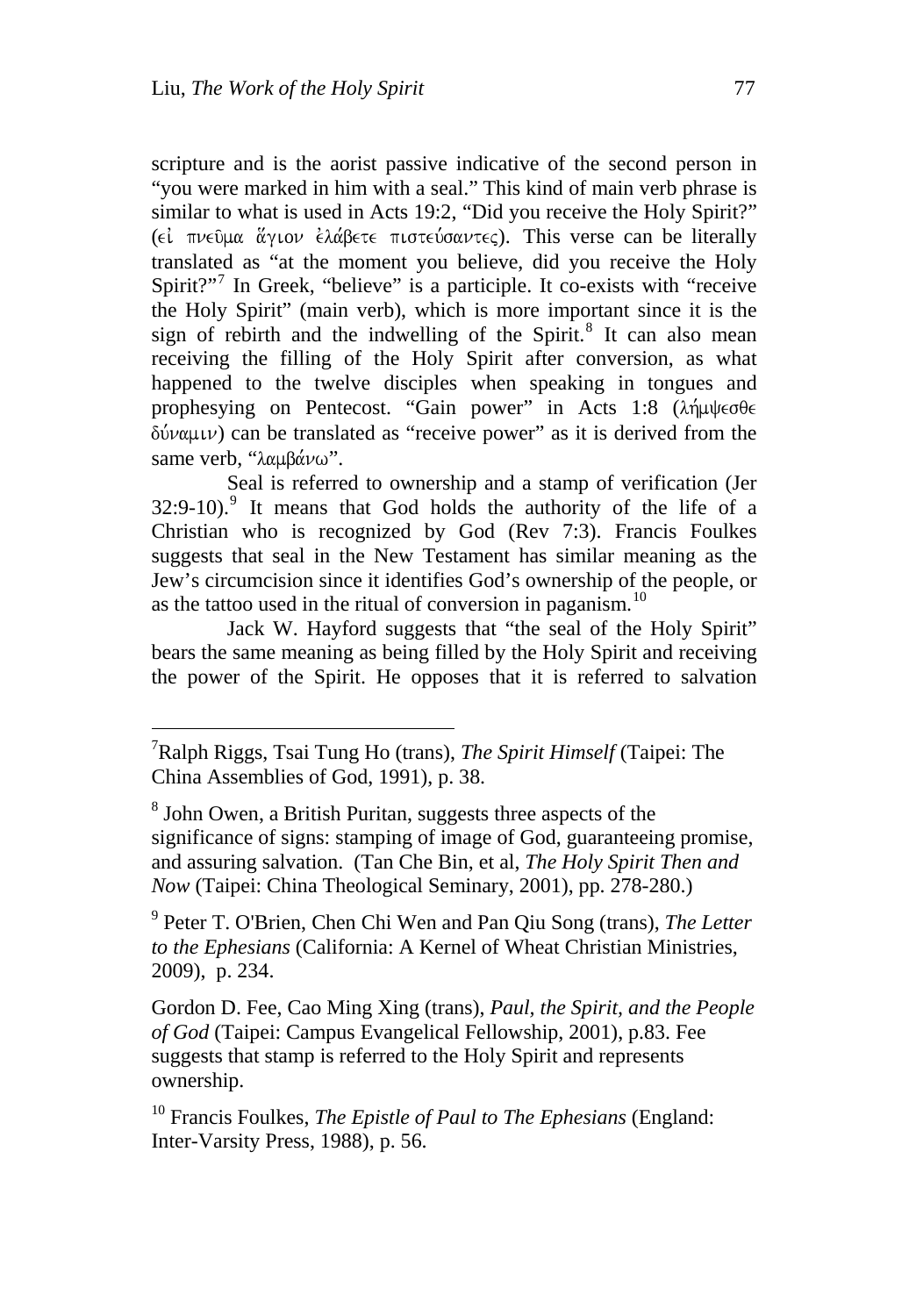because "have believed" in verse 13 suggests rebirth. A person will subsequently receive the filling of the Holy Spirit as a seal of God receiving the authority of his life.<sup>[11](#page-4-0)</sup> He refers to Martyn Lloyn-Jones saying that the seal of the Holy Spirit is the second step of the work of the Holy Spirit. $^{12}$  $^{12}$  $^{12}$ 

Verse 14 suggests that God uses the indwelling and filling of the Holy Spirit as a guarantee, deposit and pledge ( $\hat{\alpha}$ ρραβών) (see also 2 Cor. 1:22, 5:5) for two purposes. First, it guarantees that after we are resurrected spiritually and physically, we will definitely receive the rest of the inheritance that God has prepared for us. Secondly, the pledge of the Holy Spirit is aimed for the praise of God's glory. To say that the Holy Spirit is the seal, deposit and pledge is the same as saying that the Holy Spirit is the "first fruit" (Rom 8:23).

The day of Pentecost marks the beginning of the universal outpouring of the Holy Spirit "on all flesh" as promised by Jesus. Those who believe in God and repent will receive the Holy Spirit as the disciples. The rebirth in the Holy Spirit happens only once as a seal which indicates that the believers are rescued from the power of Satan and become God's children (Eph 5:1, Rom 8:16) and possession. God has also promised his children "the inheritance that can never be spoilt or soiled and never fade away" (1 Pet 1:3-4). By faith we experience the Holy Spirit unceasingly; even now we taste the unspoilt inheritance of heaven. Paul says that Christians are brought "to life with Christ" (συνεζωοποίησεν), raised up with him (συνήγειρεν) and given "a place with him in heaven" (συνεκάθισεν) (Eph 2:5-6). These three verbs are written in simple past tense in  $Greek<sup>13</sup>$  $Greek<sup>13</sup>$  $Greek<sup>13</sup>$  to indicate that something happened already and to emphasize the timing of the event. In other words, whoever truly believes in Jesus at any time will be given the three experiences with Christ mentioned above. Apparently Paul applies the concept of a "realized eschatology" to illustrate that Christians have already possessed the "spiritual blessings of heaven" (Eph 1:3) and the Holy Spirit is the "initial evidence" of our endowment of the inheritance.

<span id="page-4-0"></span><sup>11</sup>Jack W. Hayford, Jammie Siu (trans), *The Glorious Church of God* (Taipei: Elim), pp. 77,130.

<span id="page-4-1"></span> $^{12}$ Ibid.

<span id="page-4-2"></span> $13$  The tense of the verb is aorist, in active voice and indicative mood.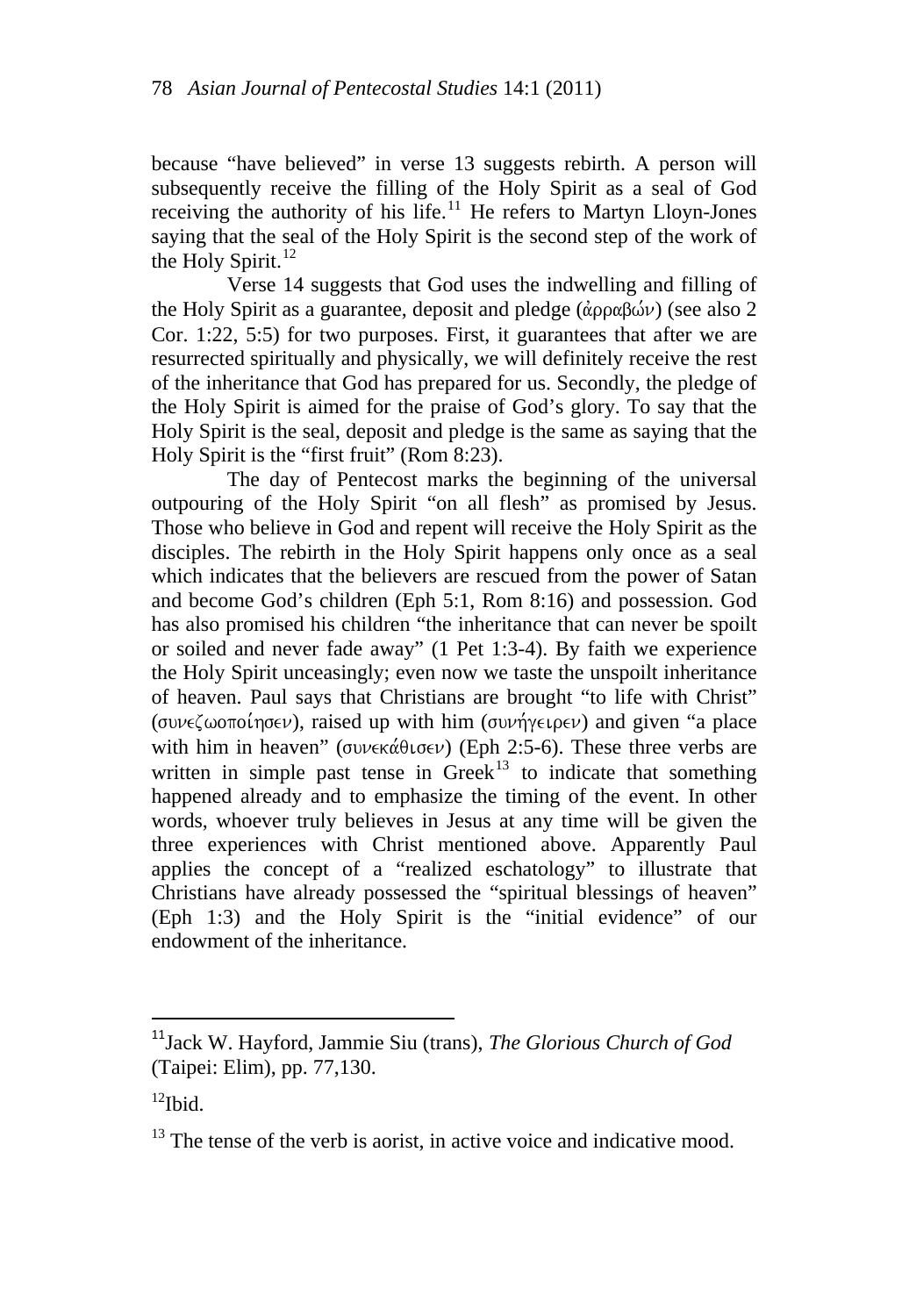To conclude, Eph 1:13-14 suggests that a Christian is God's possession, or "God's own" (verse 11). He will be heir of God's inheritance and his life will be the praise of God's glory. The concept of God's possession first appears in Moses' prayer in Exodus 34:9, "If I have indeed won your favour, Lord…let my Lord come with us, I beg. True, they are a headstrong people, but forgive us our faults and our sins, and adopt us as your heritage." Also, in Num 18:20, "Yahweh says to Aaron, 'You shall have no inheritance in their land, no portion of it among them shall be yours, it is I who will be your portion and your inheritance among the sons of Israel.'" Another parallel scripture is Col 1:12, "Thanking the Father who has made it possible for you to join the saints and with them to inherit the light." To endow God's inheritance is to inherit all sorts of spiritual goodness and blessings in heaven.

#### 2. The Holy Spirit and Sanctification

*Eph 5:8-10: You were darkness once, but now you are light in the Lord; be like children of light, for the effects of the light are seen in complete goodness and right living and truth.* 

Christians leading a holy life means endowing the nature of God, both kindness (Mark 10:18) and righteousness, as Moses announces, "'He is the Rock, his work is perfect, for all his ways are equity. A God faithful, without unfairness, upright itself and justice.'" (Deut 32:4). Christians are to live a life that pleases God in truth, which can be translated as honesty ( $\alpha\lambda\eta\theta\epsilon\iota\alpha$ ), and to do so, they should be under the guidance of the Holy Spirit.

George Fox (AD 1624-91) initiated a revival movement with an emphasis of inner light in the  $17<sup>th</sup>$  century. According to his biography, he was a charismatic person who always prophesized.<sup>[14](#page-5-0)</sup> Fox stressed that a true Christian and disciple had the light of the Holy Spirit and knew about truth authentically, which was the "inner light". He stated that since the Bible was written through the inspiration of the Spirit of God, Christians should come close to the Spirit in their hearts, so that they could know about God and Christ like the disciples and

<span id="page-5-0"></span><sup>14</sup> George Fox, Moses Hsu (tran), *Quaker Classics* (Hong Kong: Chinese Christian Council Ltd, 1991), p. 71. George Fox prophesied that the British parliament would be disbanded in two weeks in 1653 and it happened when General Oliver Cromwell gave an order to disband it.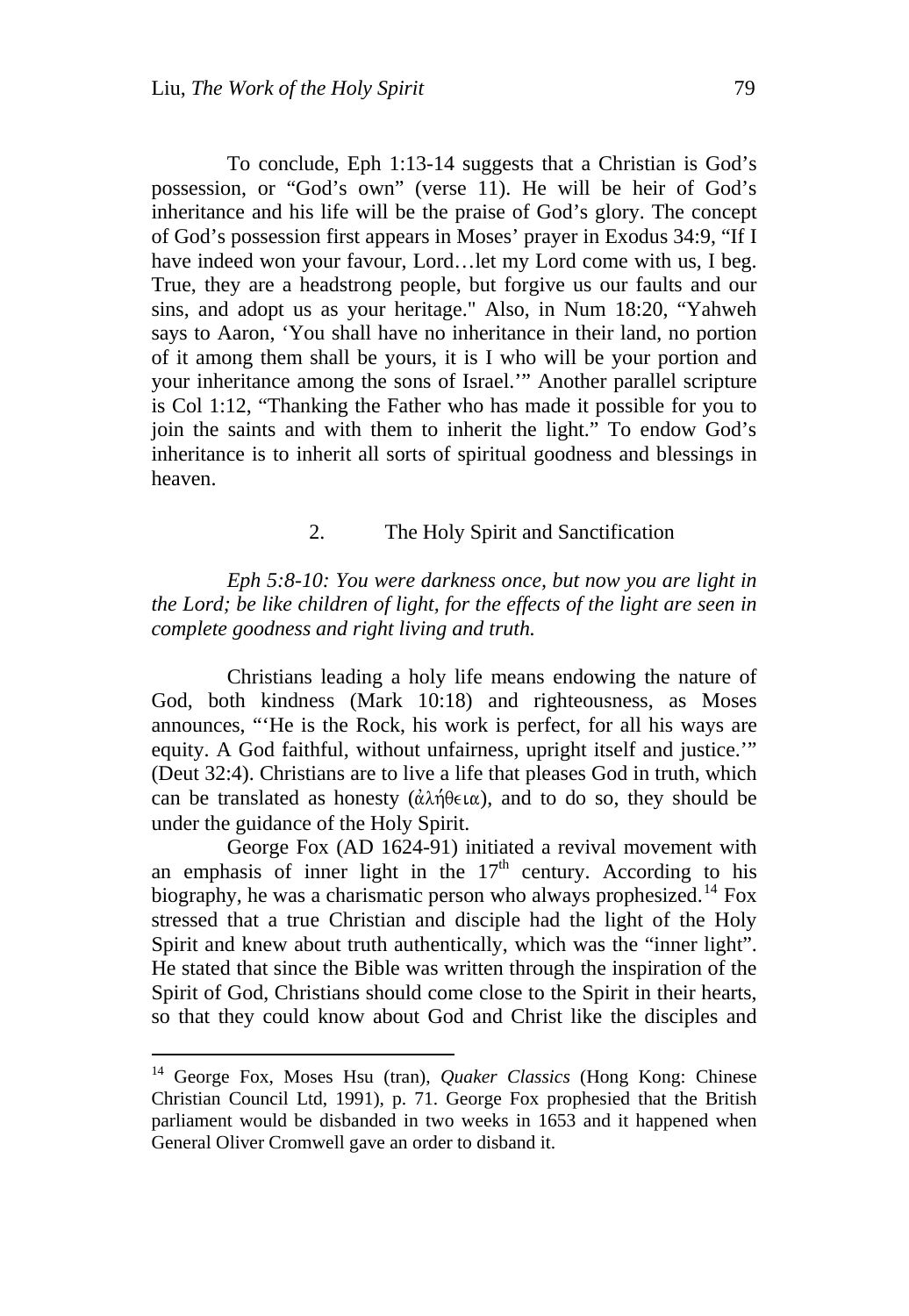prophets in the Bible. Moreover, since the prophets and apostles were inspired by the Spirit to write the scriptures, the same Spirit dwelt in those who understood the scriptures. Because of the indwelling of the Spirit, Christians could be in communion with the Father, Son and other believers; otherwise, they would not know God, the Christ, the word and be in fellowship with others.<sup>[15](#page-6-0)</sup> He also preached about sin being revealed by that inner light (Eph 5:14). Some people sought this light according to his teaching and were filled by the Holy Spirit. Since their bodies were shaking, they were called "Quakers".<sup>[16](#page-6-1)</sup>

Christians are the children of the Light and bear its fruit (Eph 5:9, Gal. 5:22). Although they cannot reach the standard of "not able to sin",<sup>[17](#page-6-2)</sup> they are "able not to sin" with the help of the Spirit. When a person is saved, he is sanctified at the same time. Hence, Paul addresses the Ephesians "the saints" (τοις άγίοις) who are faithful to Christ (Eph 1:1).

Ephesians 4-6 teach about the life of sanctification. Sanctification is a terminology of sacrifice,<sup>[18](#page-6-3)</sup> meaning cleansing. For example, the priests had to wash their clothes before seeing God (Ex. 19:10, 14). It also means offering something to be used by God, such as the first born (Ex 15:19) and the gifts offered at the temple (2 Sam. 8:11). In the New Testament, sanctification is referred to transformation of the inner self. It is neither a ritualistic term nor about law (Rom 7:6) because Christian life and deeds are an offering and worship (Eph 5:8-21). Since our lives are sacrifices to God (Rom 12:1), we must be holy; otherwise, we will grieve the Holy Spirit (Eph 4:30). In Eph 5:8 and 5:15, 17, there is a contrast between "then" ( $\pi$  $\sigma \tau \epsilon$ ) and "now"  $(v\hat{v}v)$ , and "darkness" and "light". These verses contain both

<span id="page-6-2"></span>17Willian W. Menzies, Robert Yeung (tran), *Bible Doctrines: A Pentecostal Perspective* (Hong Kong: Ecclesia Bible College, 2001), p. 103.

<span id="page-6-3"></span>18 Arnold M. K. Yeung (ed), "Sanctification", *New Dictionary of Theology* (Taipei: Campus Evangelical Fellowship, 1997) CD-Rom version.

<span id="page-6-0"></span><sup>15</sup> Ibid, pp. 69-70, 109.

<span id="page-6-1"></span> $16$  Ibid., pp. 11, 36. Another reason for being called Quaker was that in 1650, when Fox was questioned by the judge, Bennet of Derby, concerning his faith, Fox warned him that he must shake in front of God. He rebuked Fox and said, "Then you are a Quaker."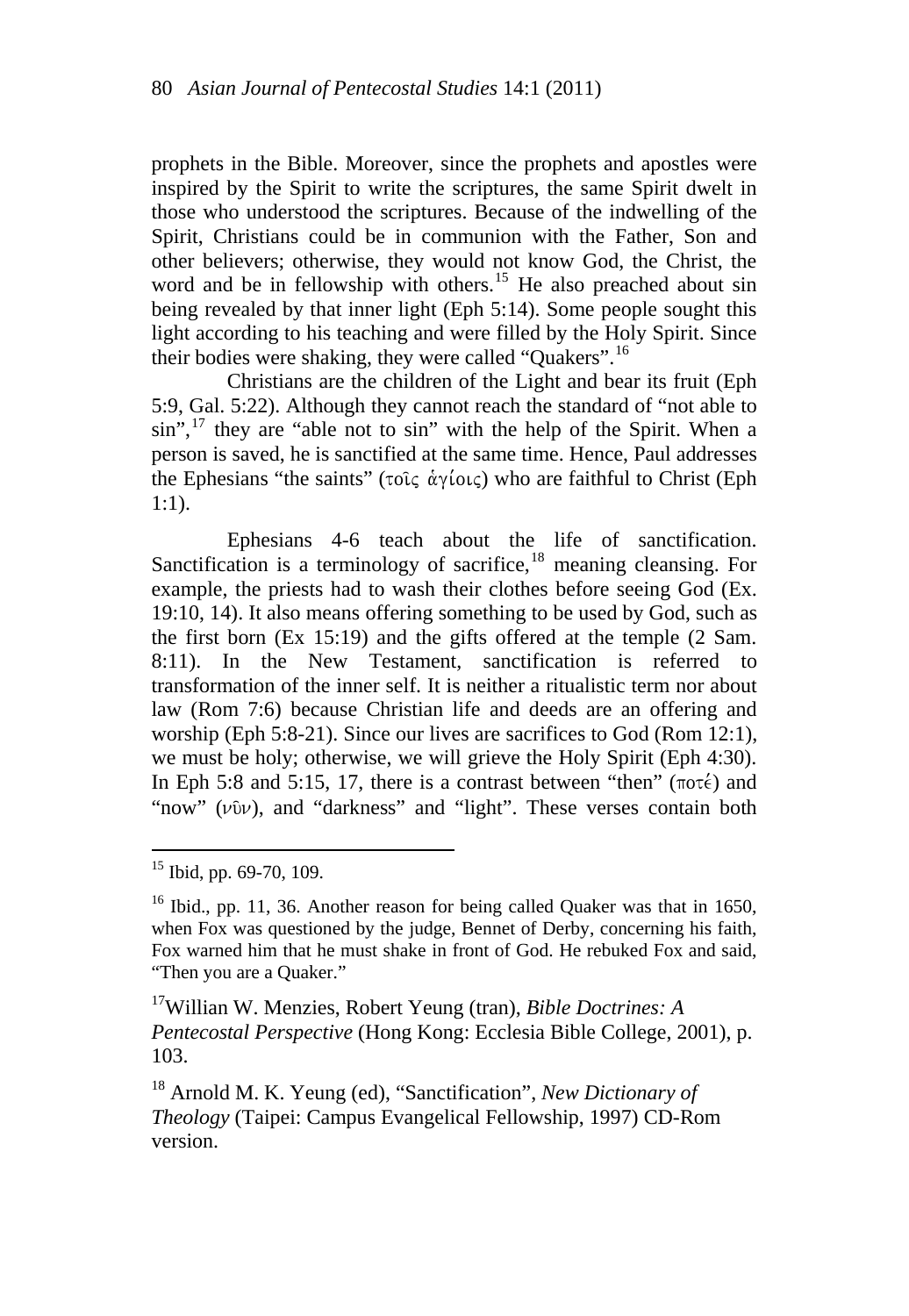positive encouragement and negative warning written in imperative tone. As Eph 5: 15-17 says, "…so be very careful about the sort of lives you lead, like intelligent and not like ensile people. This may be a wicked age, but your lives should redeem it. And do not be thoughtless but recognize what is the will of the Lord". The table below shows the contrasts between a life of the Spirit and not of the Spirit according to Eph 5:18.

| Eph $5:18$ , "Do not drug Eph $5:18$ , "Be filled with the |                                     |
|------------------------------------------------------------|-------------------------------------|
| yourselves with wine, this is   Holy Spirit."              |                                     |
| simply dissipation."                                       |                                     |
| This is an imperative sentence.                            | In the Greek text, it is written in |
| Getting drunk causes a loss of                             | present imperative, so it means a   |
| self-control and abnormal                                  | "continuous" filling and control    |
| behaviour. Alcohol has also                                | of the Holy Spirit.                 |
| brought damages to plenty of                               |                                     |
| lives and families. "Wine is                               |                                     |
| drink<br>reckless, strong                                  |                                     |
| quarrelsome; unwise is he whom                             |                                     |
| it seduces" (Prob 20:1, 23:29-30).                         |                                     |

Eph 18:19-22 explains the deeds of the life in the Holy Spirit.

*Eph 5:19, "Sing the words and tunes of the psalms and hymns when you are together, and go on singing and chanting to the Lord in your hearts."* "Psalms" can be referred to the book in the Old Testament. "Hymns" stresses the praising songs according to the intellectual understandings of God. "Spiritual songs" or "chanting"<sup>[19](#page-7-0)</sup> means the praise sung under the guidance of the Holy Spirit, which is not necessarily related to expressions in tongues. $^{20}$  $^{20}$  $^{20}$  The verse is coherent to 1 Cor 14:15, "Surely I should pray not only with the spirit but with the mind as well?"

*Eph 5:20, "so that always and everywhere you are giving thanks to God who is our Father in the name of our Lord Jesus Christ."* Christians are advised to give thanks to God in Jesus Christ

<span id="page-7-0"></span> $19$  "Spiritual song" is used in the New International Version; "chanting" is used in the Jerusalem Bible.

<span id="page-7-1"></span><sup>20</sup> Stanley M. Horton, Radiant Life Ministries (tran), *What the Bible Says about the Holy Spirit.* (Hong Kong: Radiant Life Ministries, 1989), p. 255.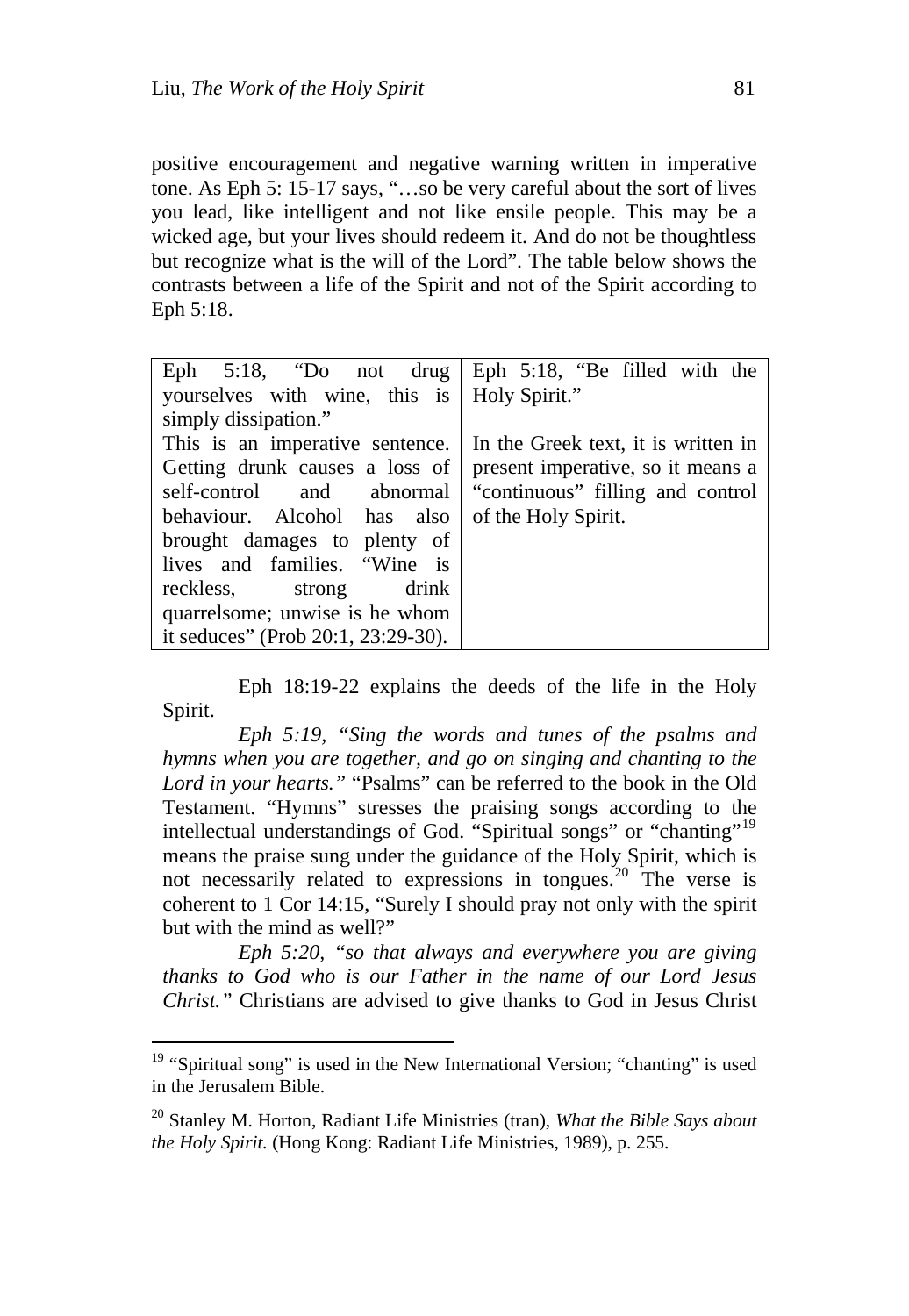*always* and in whatever circumstances: life or death, fortune or suffering, "because this is what God expects" us to do (1 Thess 5:18). Also, thanksgiving usually happens before miracles as suggested in John 11:41-44.

*Eph 5:21 "Give way to one another in obedience to Christ."* Praising together and giving thanks to God for everything maintains a vertical relationship with God. Being subjected to one another builds up a horizontal relationship with others. These two relationships nurture harmonious characters in a Spirit-filled church.<sup>[21](#page-8-0)</sup>

*Eph 5:22, "Wives should regard their husbands as they regard the Lord" (αί γυναῖκες τοῖς ἰδίοις ἀνδράσιν ώς τῷ κυρίω).* The meaning of this verse is connected to "obedience"  $(\hat{\nu}$ ποτασσόμενοι) in the previous verse. "As they regard the Lord" implies that the obedience, fear, love and faithfulness that a woman gives to God are also her attitudes towards her husband if she is filled by the Spirit. Similarly, a husband should also treat his wife with these qualities.

## 3. The Holy Spirit and Power

When Paul talks about the power of the Holy Spirit, he uses the word, "evnerge,w", which means to be active and efficient. Paul uses this word frequently as a noun (five times) and a verb (twenty times). In his teaching, the Holy Spirit is the Spirit of power and his work brings about the effects as the following.

a. *The power of resurrection within believers:* Eph 1:19-20 says, "And how infinitely great is the power that he has exercised for us believers. This you can tell from the strength of his power at work in Christ, when he used it to raise him from the dead and to make him sit at his right hand, in heaven." This scripture parallels to Paul's prayer for the believers in Eph 1:17-19.

b. *The endowment of gifts and tasks:* Gifts are given accordingly (Eph 4:7-10). "Each one of us, however, has been given his own share of grace, given as Christ allotted it" (v. 7). The gift given by Christ to each person is different; so as different garments fit different bodies, but it is all given by grace.

Eph 4:11-12 says, "And to some, his gift was that they should be apostles; to some, prophets; to some, evangelists; to some, pastors and teachers; so that the saints together make a unity in the work of

<u> 1989 - Johann Stein, mars an deus Amerikaansk kommunister (</u>

<span id="page-8-0"></span><sup>21</sup> Paul Shen , *Glimpse of Heaven: A Study of Ephesians*, p. 249.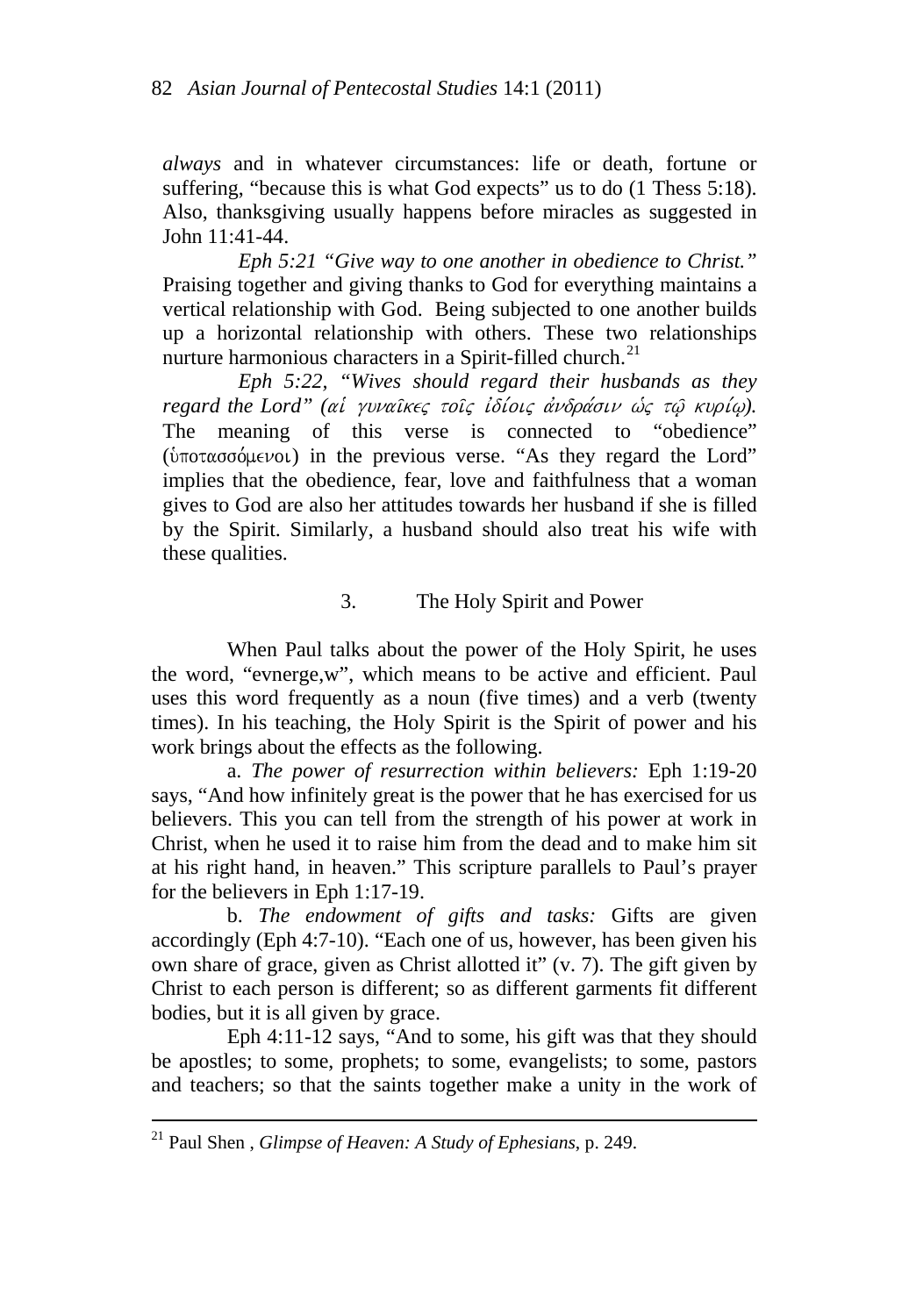service, building up the body of Christ." Ministry is both in diversity and unity. In τούς δε ποιμένας και διδασκάλους, there is a definite article for both pastors and teachers, which means a person can be given two tasks.<sup>[22](#page-9-0)</sup> The four/fivefold ministries are Christ's "fulfilling" gifts"  $^{23}$  $^{23}$  $^{23}$  to the Church for the purpose of serving and nurturing others so that they become mature (1 Cor. 12:28). They are all important in different aspects and functions so as each part of our body.  $\mu \in \mathcal{V}$ ... $\delta \in$ means "in this aspect…but in the other aspect", or "on the one hand...on the other hand". The following is the analysis of each ministry.

a. *Apostles:* Ulf Ekman suggests that there are regional and national apostles.<sup>[24](#page-9-2)</sup> Paul says, "Through him we received grace and our apostolic mission to reach the obedience of faith to all pagan nations in honour of his name" (Rom 1:15). Nowadays we do not usually define apostle according to the criteria in Acts 1:21-22 and it is less likely have an apostle directly chosen by God like Paul. We only define apostle from a functional perspective, that he has been given the responsibilities of building up churches, evangelism, pastoring and teaching. $25$ 

b. *Prophets:* They are either regional or national. Since they are sensitive to sin, they tend to convey strong messages and teaching, but they are bound to speak for the sake of "improvement", "encouragement" and "consolation" (1 Cor 14:3). Strong criticisms will only bring about more chaos instead of peace. The Greek word for

<span id="page-9-0"></span><sup>22</sup> Frank E. Gaebelein (ed), *The Expositor's Bible Commentary, Vol. 11*  (Grand Rapids: Zondervan, 1978), p. 58.

<span id="page-9-1"></span><sup>23</sup> David Lim, *Spiritual Gifts: A Fresh Look* (Taipei: Elim, 1997), p. 227.

<span id="page-9-2"></span><sup>24</sup> Ulf Ekman, *The Prophetic Ministry* (Taipei: Grace Publishing House, 2003), p. 33.

<span id="page-9-3"></span><sup>25</sup> Church Growth Research Institute, Zhang Han ye (tran), *Grace and Gifts* (Taipei: Full Gospel Publishing House, 2003), pp. 28-31. In his analysis on the New Apostolic Movement, Peter Wagner suggests four categories of apostle: 1. vertical apostles, who are leaders in the team; 2. horizontal apostles, who build up relationships with peoples with their communication and leadership skills; 3. hyphenated apostles, who have more than one responsibilities such as being an evangelist, a disciple, a teacher, etc; 4. marketplace apostles, like Luke and Lydia (Acts 16:!4; Col 4:14). I personally have reservations about these categories.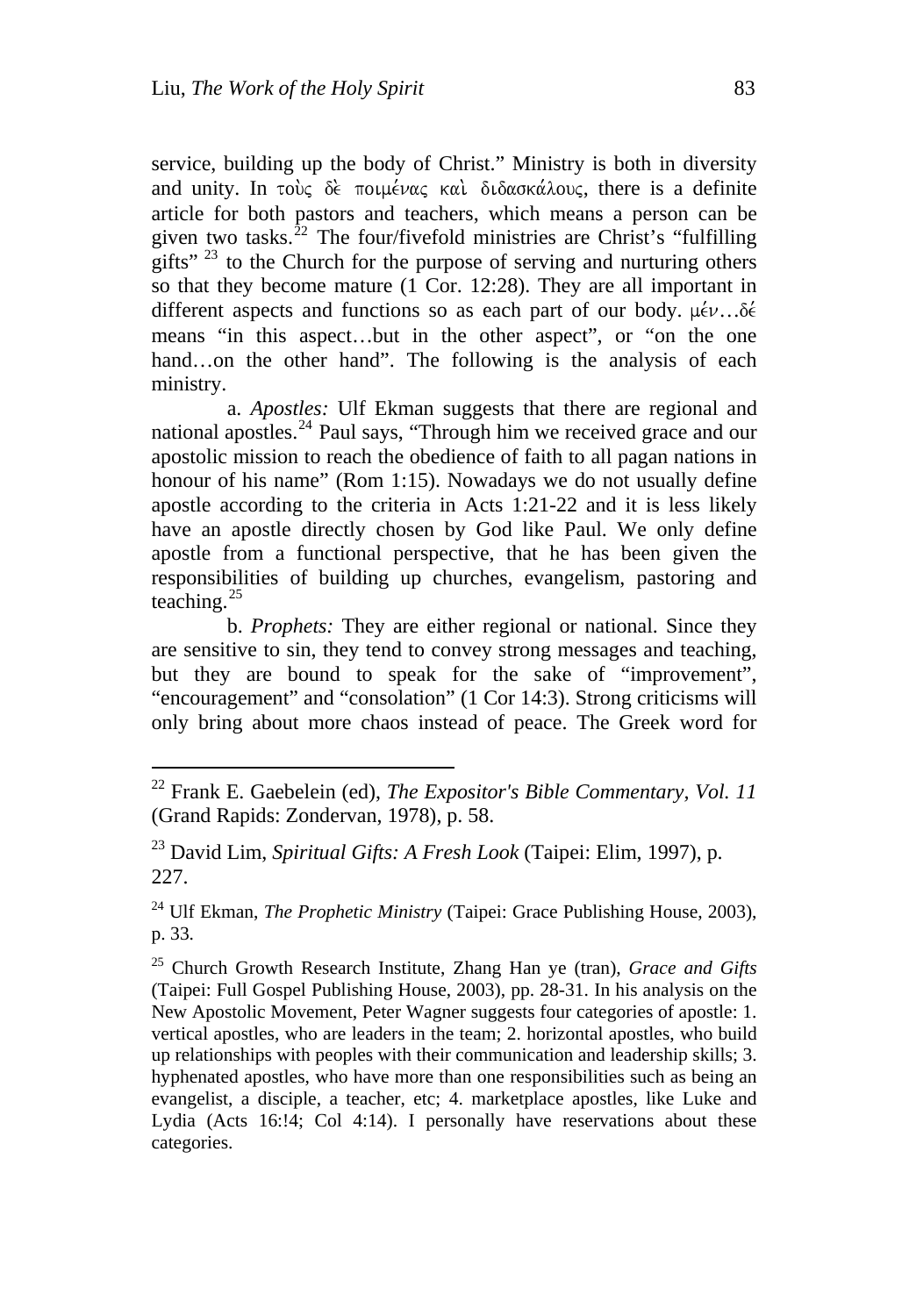"peace" in 1 Cor 14:33 is  $\epsilon\ell\rho\eta\nu\eta\epsilon$ . Those who prophesy occasionally are not necessarily prophets,  $26$  but those who are chosen to be a prophet should speak according to the Bible. 1 Thess 5:20-21 suggests that we should "not treat the gift of prophecy with contempt; think before you do anything—hold on to what is good". Nowadays, prophets are expected to be authoritative, accurate, and revelatory. They are not the same as the prophets in the Old Testament. Some Old Testament scholar suggests that there are two types of prophetic messages. $27$  The first one is "forthtelling", including encouragement, teaching and refuting errors as found in the Torah and especially Deut. 28 and Lev. 26. The other one is "foretelling", which is particularly concerned about the eschatological messianic kingdom and the unfulfilled prophecy of the salvation of God's people. In the New Testament, most of the prophecies are forthtelling, such as Acts  $15:32<sup>28</sup>$  $15:32<sup>28</sup>$  $15:32<sup>28</sup>$  rather than foretelling.<sup>[29](#page-10-3)</sup> As far as churches in the present time are concerned, most of the prophecies have become historical. As we seek God's guidance regarding our daily life, we should discern the prophetic messages based on biblical teaching.

c. *Evangelists:* They are either regional or national. Since they are responsible for pioneering itinerant work, they tend to stay in one place temporarily. However, some scholars disagree that evangelists are itinerant preachers because Paul insists that Timothy should stay in Ephesus to minister churches and teach (1 Tim 1:3; 2 Tim 4:5).<sup>[30](#page-10-4)</sup> The major responsibility of evangelists is to minister to unbelievers first, then believers.

d. *Pastors and teachers:* They are regional and administrative. The tasks of a pastor are different from those of superintendents and

<span id="page-10-1"></span>27 Payne, J. Barton, *Encyclopedia of Biblical Prophecy: The Complete Guide to Scriptural Predictions and Their Fulfillment* (New York: Harper & Row, 1973), pp.11-12.

<span id="page-10-2"></span>28 Francis Foulkes. *The Epistle of Paul To The Ephesians* (Nottingham: Inter-Varsity Press, 1988), p.118.

<span id="page-10-3"></span>29 Jennifer H. Sun, *Introduction to the Literature of the Bible* (Taipei: Campus Evangelical Fellowship, 2001), p. 84.

<span id="page-10-4"></span>30 Klyne Snodgrass, *The NIV Application Commentary*, p. 219.

<span id="page-10-0"></span><sup>26</sup> Klyne Snodgrass, Yin Miao Zhen (tran), *The NIV Application Commentary: Ephesians* (Hong Kong: Chinese Bible International Ltd, 2008), p. 219.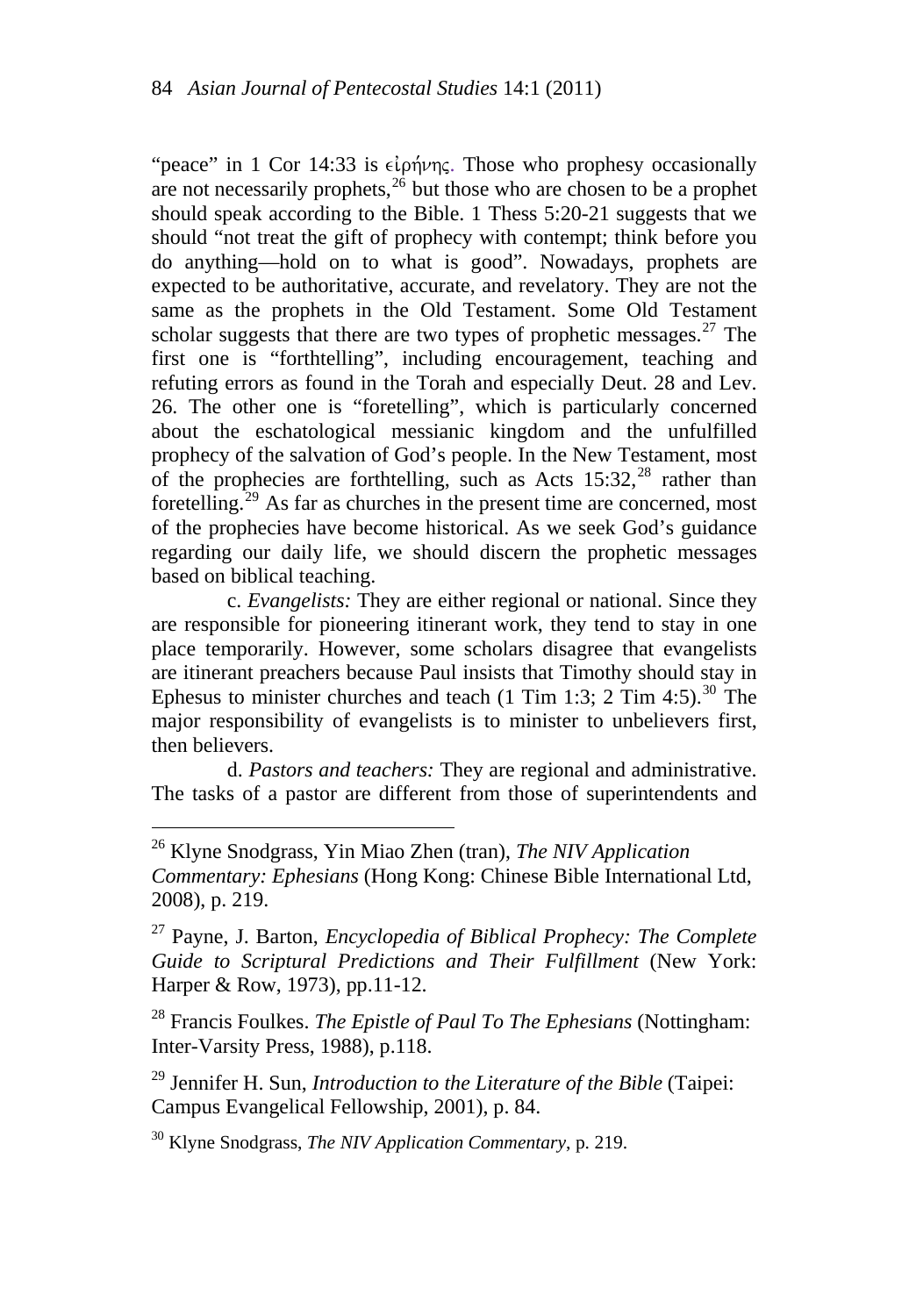elders (Act 14:23, 20:17, 28, 1 Tim 5:17). They remain in a particular church for a long period of time and teach about truth to the congregation systematically to ensure the purity and maturity of faith. They are also regarded as "teaching pastors".<sup>[31](#page-11-0)</sup>

It is possible for apostles to participate in prophetic, evangelical and pastoral ministry; however, pastors and teachers cannot easily take part in apostolic, prophetic and evangelical works. They are expected to be involved in local ministry faithfully. Frequent travel may cause disorder in their local church unless God calls them to do so. The work of apostles and prophets are foundational.<sup>[32](#page-11-1)</sup> They are endowed with the gift of church-planting, as Eph 2:20 declares, "…a building that has the apostles and prophets for its foundations, and Jesus Christ himself for its main cornerstone". And Eph 3:5 says, "The mystery that has now  $(v\hat{v}v)$  been revealed through the Spirit to his holy apostles and prophets was unknown to any men in past generations". They are supposed to follow the principle of the Bible rather than developing their own authority when speaking.<sup>[33](#page-11-2)</sup>Gifts and ministries are given for the purposes of equipping  $(\pi \rho \dot{\sigma})$  to katapticulou two.  $\dot{\alpha}$   $\gamma$ *i*  $\omega$ ) saints, getting involved in church ( $\epsilon$ *i* $\zeta$  *e*<sup>2</sup> $\gamma$ <sup>o</sup>  $\omega$  diakoni $\alpha$ ) and building up the body of Christ, which is the most important among all  $(Eph 4:16).$ <sup>[34](#page-11-3)</sup>

An Indonesian Chinese evangelist, Stephen Tong, claims that apostles signify the task of the New Testament period while prophets signify the Old Testament time. Since the Old and New Testaments were written, the tasks of prophets and apostles were accomplished; in other words, prophets and apostles cease to exist though he acknowledges that prophetic and apostolic ministries still remain.<sup>[35](#page-11-4)</sup> Some scholars disagree with this view<sup>[36](#page-11-5)</sup> because "now" ( $\nu$ 0 $\nu$ ) in Eph 3:5 is referred to the prophets in the early church instead of those in the

<span id="page-11-3"></span> $34$ Ibid., p. 513.

<span id="page-11-4"></span>35 Stephen Tong, *The Spirit Baptism and Gifts* (Taipei: CMI Publishing Co., 2002.), pp. 180, 190.

<span id="page-11-5"></span>36Peter T. O'Brien, *The Letter to the Ephesians*, p. 378.

<span id="page-11-0"></span><sup>31</sup> Peter T. O'Brien, *The Letter to the Ephesians*, p. 507.

<span id="page-11-1"></span><sup>32</sup> Ibid., p. 377.

<span id="page-11-2"></span><sup>33</sup> Donald C. Stamps (ed), *Full Life Study Bible* (Grand Rapids: Zondervan, 1992), p. 1830.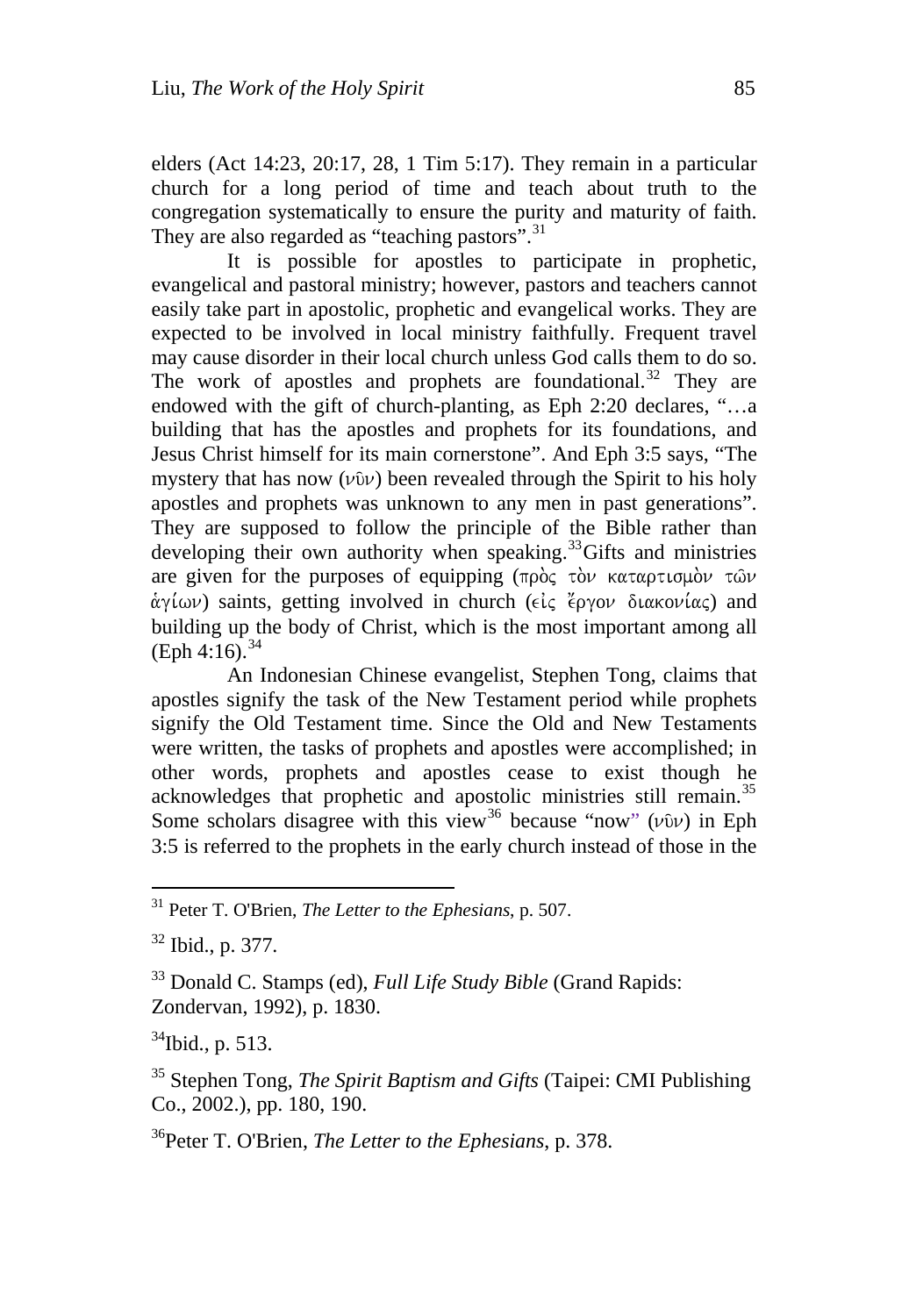Old Testament. Moreover, it is possible for churches of every era to be granted  $( \xi \delta \omega \kappa \epsilon \nu )^{37}$  $( \xi \delta \omega \kappa \epsilon \nu )^{37}$  $( \xi \delta \omega \kappa \epsilon \nu )^{37}$  gifted people from God. This is why apostles and prophets still exist nowadays.[38](#page-12-1)

In addition, Paul says, "I have been made the servant  $(\delta \iota \alpha \kappa \partial \nu \partial \zeta)$  of that gospel by a gift of grace from God who gave it to me by his own power" (Eph 3:7). In the New American Standard Bible, "by his own power" is translated into "according to the working of His power" (κατά την ένέργειαν της δυνάμεως αύτου). "Working" (noun:  $\dot{\epsilon}$ νέργεια, verb:  $\dot{\epsilon}$ νεργέω) is referred to supernatural deeds and activities in the Bible. For example, Eph 1:11 suggests that God is the one who "guides all things as he decides by his own will"; Eph 1:19-20 also mentions about the power of resurrection working among us; Eph 2:2 talks about "the spirit who is at work in the rebellious" leading to selfdestruction;

Eph 3:20 says, "Glory be to him whose power, working in us, can do infinitely more than we can ask or imagine". "Can" and "do" are both present middle participles; "ask" and "imagine" ( $\alpha\hat{i}$ τούμεθα ή  $\Delta \nu$   $\omega$  are both main verbs. This verse refers to the work of the Holy Spirit in our prayers. Paul's prayers are charismatic in style,  $39$  which means the prayers inspired by the Holy Spirit. Paul always says "through his Spirit (διά του πνεύματος αὐτου)" (Eph 3:16) or "praying in the Spirit ( $\epsilon \nu$   $\pi \nu \epsilon \psi$  $\mu \alpha \tau \nu$ )" (Eph 6:18). Two of Paul's prayers are recorded in Ephesians (1:17-19; 3:14-19), which demonstrate the guidance of the Holy Spirit in his life and works.

a. *The first prayer (1:17-19):* Paul prays that God would give "a spirit of wisdom and perception of what is revealed" to believers, so that they would be given the "full knowledge" ( $\epsilon \pi i \gamma \nu \omega \sigma \iota \zeta$ ) of God. The theme of this prayer is about knowing more about  $God<sub>1</sub><sup>40</sup>$  $God<sub>1</sub><sup>40</sup>$  $God<sub>1</sub><sup>40</sup>$  including his

<span id="page-12-0"></span> $37\%$   $\delta\omega$ KEV is an aorist active indicative. It indicates an action rather than time.

<span id="page-12-1"></span>38Peter T. O'Brien, *The Letter to the Ephesians*, pp. 504, 508.

<span id="page-12-2"></span>39 Tan Che Bin et al. (ed) *The Holy Spirit Then and Now* (Taipei: China Evangelical Seminary, 2001), p. 232.

<span id="page-12-3"></span><sup>40</sup> According to Tan Che Bin, there are four aspects of the relationship between the Holy Spirit and revelations: 1. Inspired speech, words of wisdom, praise, and revelation; 2. The Holy Spirit and power; 3. The Holy Spirit, morality and, justice; 4. The Holy Spirit and salvation. (Tan Che Bin et al., *The Holy Spirit Then and Now*, pp. 229-243.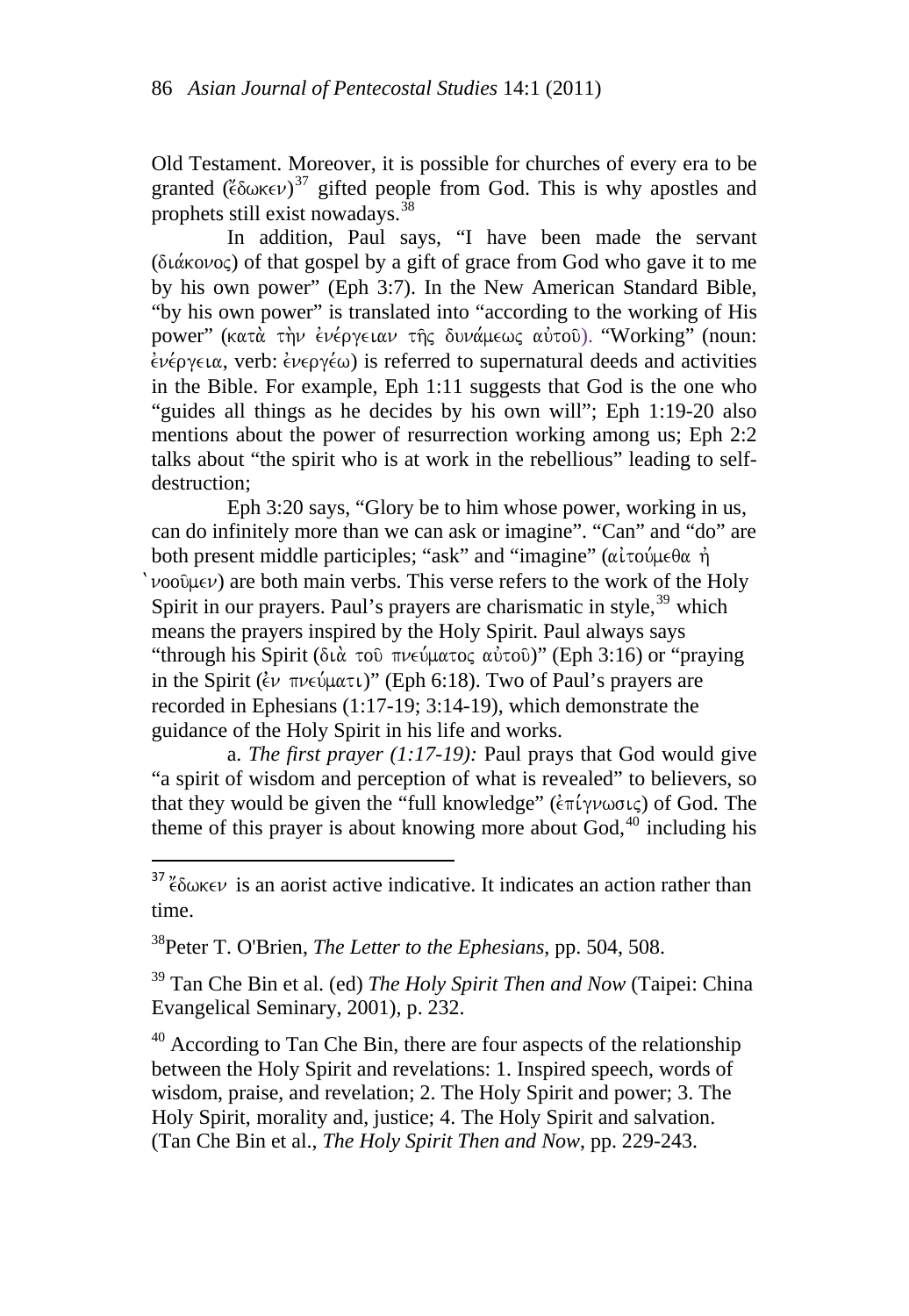holiness,  $(1:4)$ , "kind purposes" to treat each other  $(1:6)$ , wisdom to understand God's mystery (1:5, 9, 11) and his power which raised Jesus from the death. This power can also transform us from the old to the new self, and from despair to hope, "by his own will" (1:11). There are three words referring to power and they are synonyms in 1:19: "and how infinitely great is the power ( $\delta \nu \alpha \mu \epsilon \omega \zeta$ ) that he has exercised for us believers. This you can tell from the strength  $(\kappa_0 \alpha \tau_0)$  of his power  $(iσχύος).$ "<sup>[41](#page-13-0)</sup>

*b. The second prayer*  $(3:14-19)$ *:*<sup> $42$ </sup> The Greek word,  $\forall w$ , appears three times to indicate the purposes of this prayer (verses 16, 18, 19). Verse 16 says, "Out of his infinite glory, may he give you the power through his Spirit for your hidden self to grow strong." It means through  $(\delta \alpha)$  his infinite glory and the Holy Spirit we can boldly ask God for something. The gift that Paul asks for is aimed at power ( $\delta \omega \alpha \mu c$ ). He uses  $\delta \omega \alpha \mu c$  to describe the way that God's almighty power is granted to his people so that they can be strong in trials (3:13) and be brave in spiritual warfare (6:10-17). "For your hidden self to grow strong" means our spirit, soul, mind, thoughts, emotion and conscience become strong and confident, so that Christ's love dwells in our hearts and our faith will be planted and built on his love. "Planted" and "built" imply firmness and dynamic growth. "Faith" and "love" both appear in verse 17. "Faith" suggests the vertical dimension of Christian life with Christ. "Love" suggests the horizontal dimension of the mutual love of believers in Christ. Believers experience the power of the Holy Spirit with faith and this power creates a bonding between people of different origins, the Jew and gentiles, with love. This

<span id="page-13-0"></span><sup>&</sup>lt;sup>41</sup> δυνάμεως (from δύναμις) means force, ability, abundance, and might (Eph 3:16). It appears 120 times in the New Testament and suggests the power of the Holy Spirit. κράτους (from κράτος) means dominion, might, power and, strength. Heb 2:14 says that Jesus dies in order to destroy the power of death, which is Satan. ἰσχύος (from ἰσχύς) means strength, ability, and might (Eph 6:10). On Greek lexical studies, please refer to Walter Bauer and Wright Doyle (tran), *A Greek-Chinese Lexicon of the New Testament* (Douliu, Taiwan: Conservative Baptist Press, 1986) and *The Word* (http://www.theword.gr/index.php?home&l=english).

<span id="page-13-1"></span><sup>42</sup> On analyses of this prayer, refer to Grant Osborne, *A Comprehensive Introduction to Biblical Interpretation* (Taipei: Campus Evangelical Fellowship, 2002), pp. 157-163.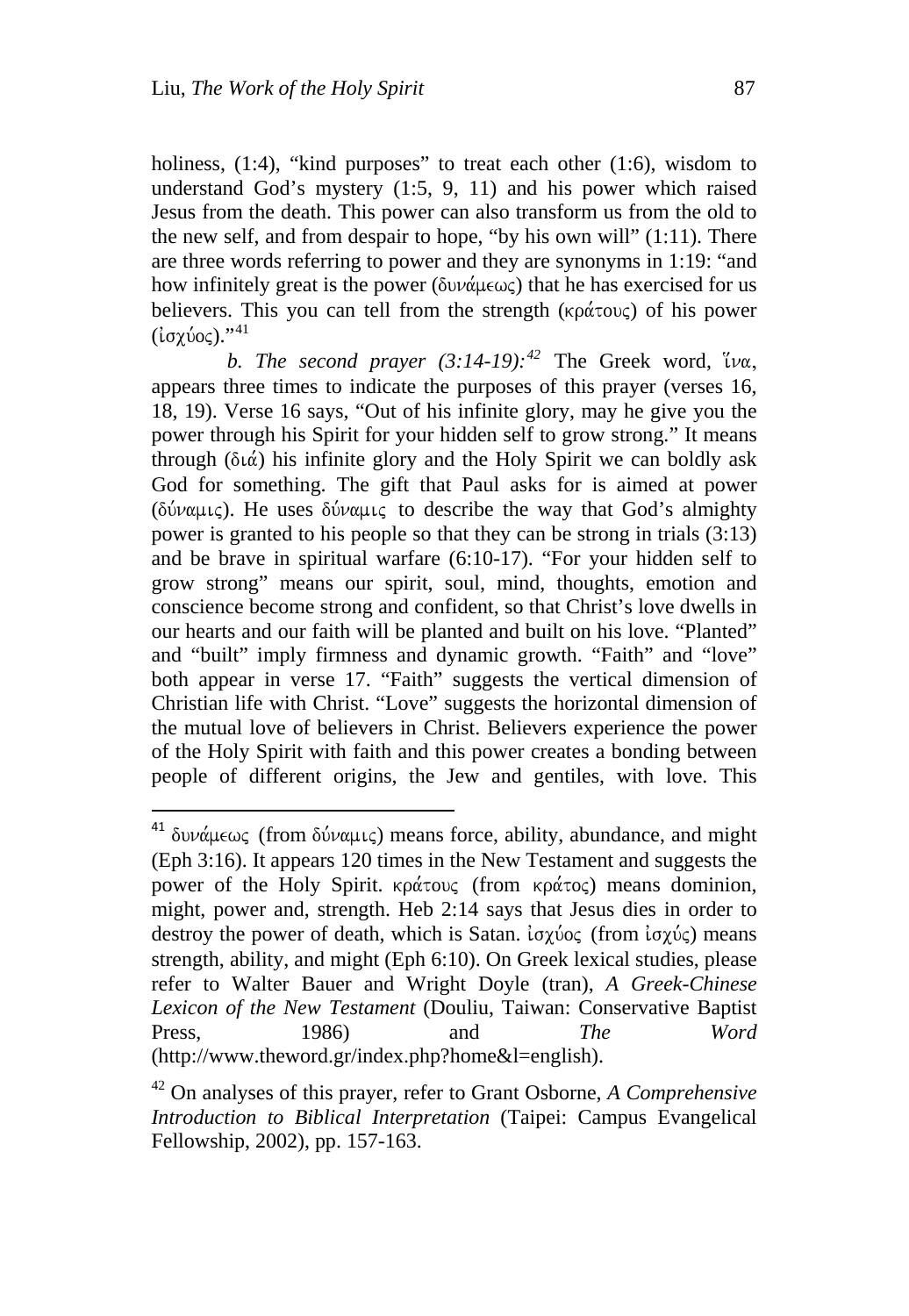fraternal love enhances our understandings of the love of Christ, "which is beyond all knowledge", and we are "filled (verb:  $\pi \lambda \eta \rho \omega \theta \hat{\eta} \tau \epsilon$ ) with the utter fullness (noun:  $\pi \lambda \eta \omega \mu \alpha$ ) of God" (3:19). Since God is love, knowing his love means being filled by his "utter fullness" of the Holy Spirit, love, power, knowledge, faith, and glory. God is pleased to fill the church with all "utter fullness" so that "we are all to come to unity in our faith and in our knowledge of the Son of God, until we become the perfect Man, fully mature with the *fullness* of Christ himself" (4:13).

## 4. The Holy Spirit and Unity

*Eph 4:1-6, "I, the prisoner in the Lord, implore you therefore*  to lead a life worthy of your vocation. Bear with one another *charitably, in complete selflessness, gentleness and patience. Do all you can to preserve the unity of the Spirit by the peace that binds you together. There is one Body, one Spirit, just as you were all called into one and the same hope when you were called. There is one Lord, one faith, one baptism, and one God who is Father of all, over all, through all and within all".* 

The Holy Spirit is a Spirit of unity. He brings about unity to the Body of Christ (John 17:20-22). To discuss unity, it is inevitable to analyze the source, process and result of unity. Paul uses the word, "one", many times in Eph 4:1-6 ( $\epsilon \tilde{\iota}$ ς: masculine,  $\mu \tilde{\iota}$  a: feminine,  $\tilde{\epsilon} \nu$ : neutral). The unity of the church and fellowship ( $\kappa$ oi $\nu$ ωνία) reflects the unity of the trinitarian God, $^{43}$  $^{43}$  $^{43}$  as Jesus says, "The Father and I are one" (John 10:30) and "I have given them the glory you gave to me, that they may be one as we are one" (John 17:22). Paul warns against the sin that hampers the unity of the church in Eph 4:25-31 because that will grieve the Holy Spirit (Eph 4:30).

Acts 2:42 describes the *koinonia* in the early church: "These remained faithful to the teaching of the apostles, to the brotherhood, to the breaking of bread and to the prayers". *Koinonia* can be translated as "fellowship" (Phil 2:1) or "communion" (2 Cor 6:14). It was not referred to an organization or programme in the New Testament period. The life in *koinonia* is not about ministry and works, but life—the life of the trinitarian God and the relationship of the three divine persons.

<span id="page-14-0"></span><sup>43</sup> Gordon D. Fee, *Paul, the Spirit, and the People of God*, p. 102.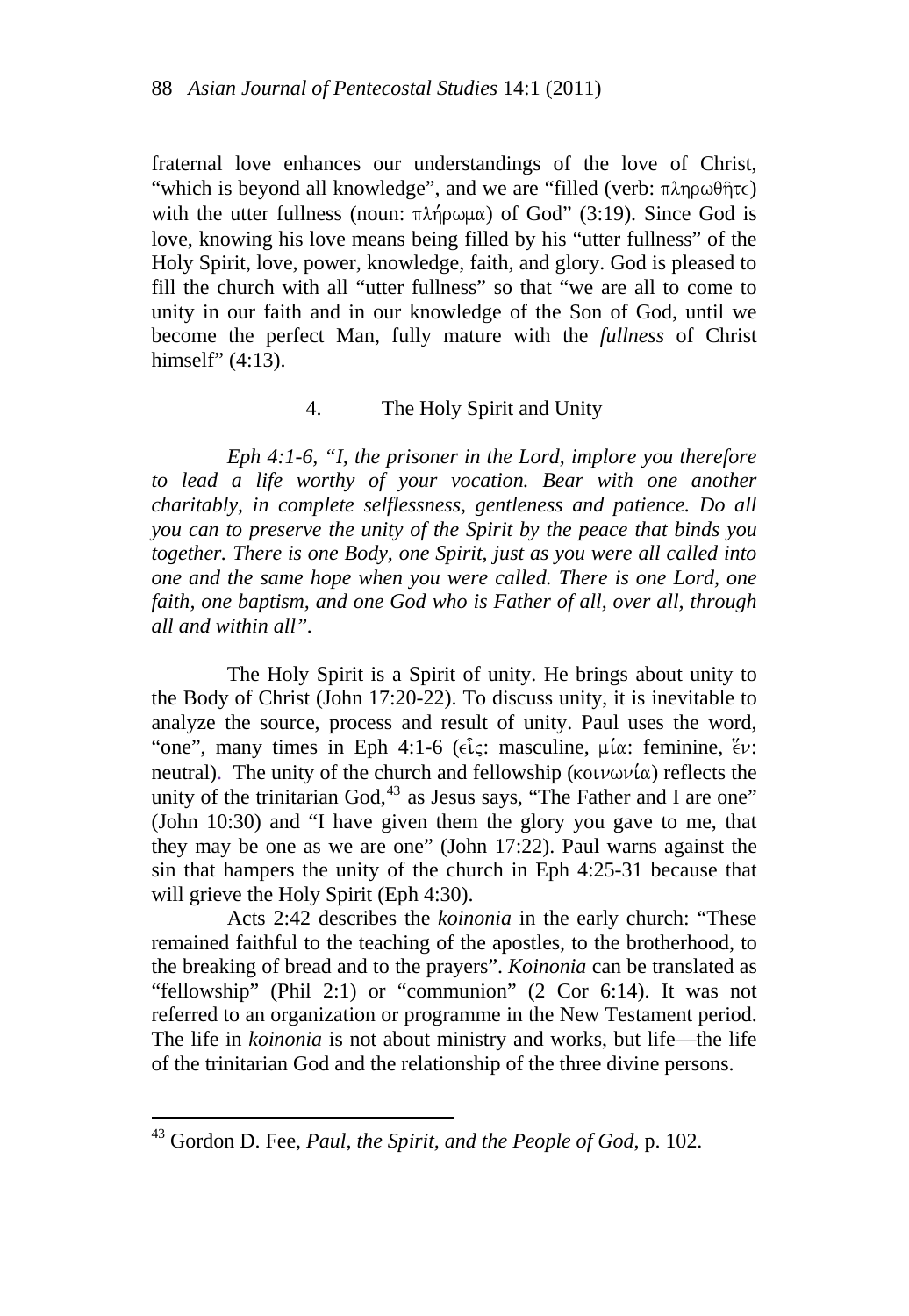This word is used to suggest participation in fellowship, almsgiving (Rom 15:26, 2 Cor 8:4), and sharing spiritual or emotional burden in ministry as one body (Phil 1:5). For instance,



Paul is comforted when Philemon shares his burden in ministry (Philemon 6, 20). Because of the Holy Spirit, we can uphold each other and are in fellowship in the Holy Spirit (2 Cor 13:14).

God aims to build up his church in unity and wholeness. John Scott suggests that there are two characteristics in the new community that is called by God. First, it is a people of unity, formed by Jewish and gentile believers. Second, it is a people of holiness, separated from the world and belonging to God only.<sup>[44](#page-15-0)</sup> God calls  $(\hat{\epsilon} \kappa \lambda \hat{\eta} \theta \eta \tau \epsilon)^{45}$  $(\hat{\epsilon} \kappa \lambda \hat{\eta} \theta \eta \tau \epsilon)^{45}$  $(\hat{\epsilon} \kappa \lambda \hat{\eta} \theta \eta \tau \epsilon)^{45}$  us to be one and to endow with five spiritual characters, which are the criteria of unity, in all circumstances.

a. *Humility:* It is the most important criterion of unity, as Paul says, "Always consider the person to be better than yourself" (Phil 2:3).

b. *Meekness and gentleness:* Gentleness to people is nurtured through obedience to God. $^{46}$  $^{46}$  $^{46}$  A gentle person does not fight for his own right in front of God and people, $47$  and even bears unreasonable rebuke.

c. *Patience and endurance:* To be patient with people's weaknesses and injustice, to have self-control and perseverance in suffering and frustration without attempt of revenge.<sup>[48](#page-15-4)</sup>

<span id="page-15-0"></span><sup>44</sup> Klyne Snodgrass, *The NIV Application Commentary: Ephesians*, pp. 148-149.

<span id="page-15-1"></span><sup>&</sup>lt;sup>45</sup> It means "you were called".

<span id="page-15-2"></span><sup>46</sup> Archibald T. Robertson, I-Pyng Chang (tran.), *Galatians, Ephesians, Philippines, Colossians*, Vol. VII (California: Living Spring, 1991), p. 491.

<span id="page-15-3"></span> $47$  Ibid., p.151.

<span id="page-15-4"></span><sup>48</sup> Klyne Snodgrass, *The NIV Application Commentary: Ephesians*, p. 211; Peter T. O'Brien, *The Letter to the Ephesians*, p. 473.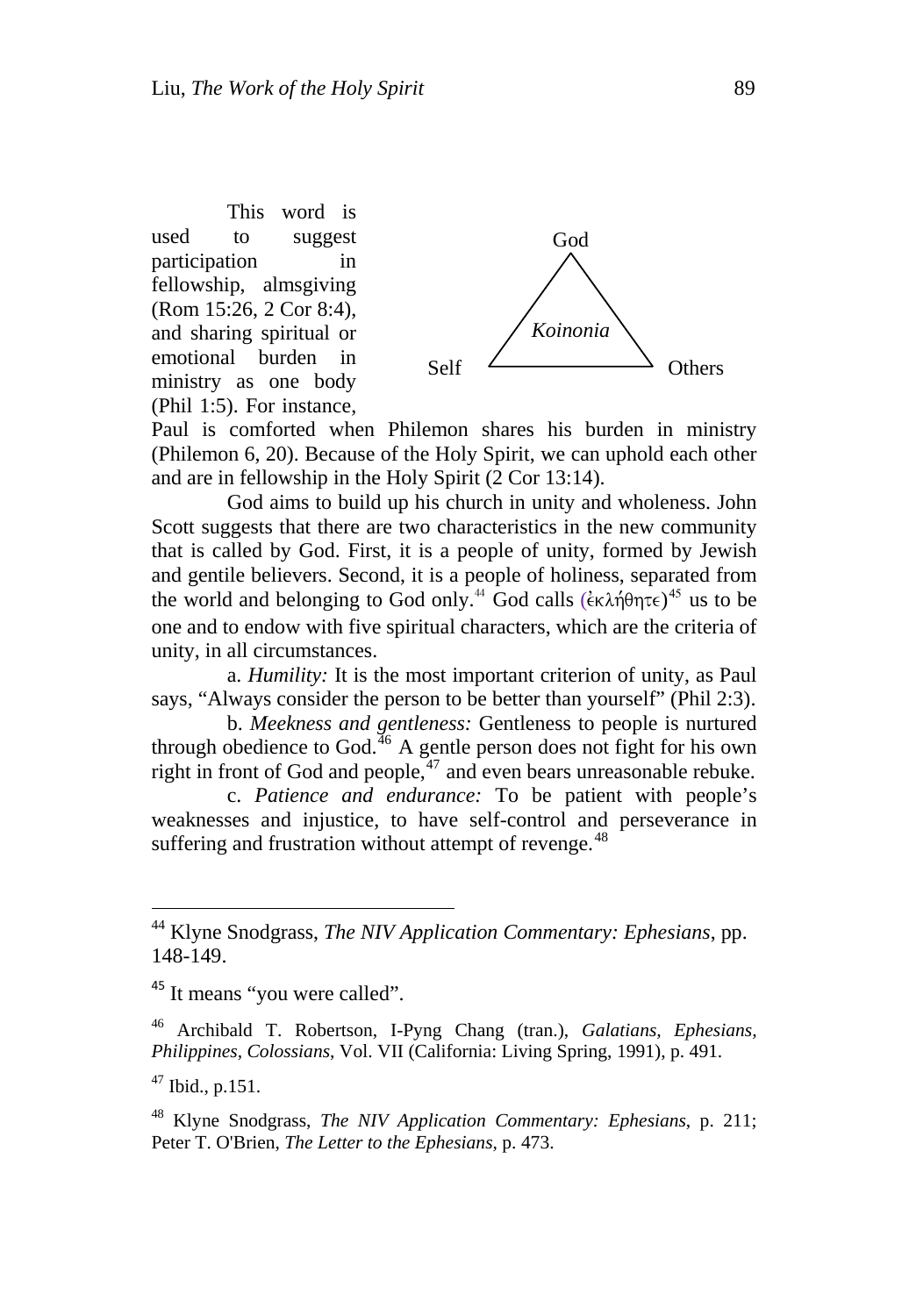d. *Bearing with one another in love:* To accept one another until conflicts end.<sup>[49](#page-16-0)</sup>

e. *In love* ( $\epsilon v \frac{\partial \phi}{\partial x}$ ): Love is not a feeling, but determination.<sup>[50](#page-16-1)</sup> Love includes all the four characters mentioned above, as Paul says, "Over all these clothes, to keep them together and complete them, put on love" (Col. 3:14).

Patience, gentleness, and kindness are the characters of the fruit of the Holy Spirit mentioned in Gal 5:22-23. If these characters do not exist in the church, unity is in vain. Unity is a calling and command of God and we must accomplish it with diligence ( $\sigma \pi o v \delta \alpha \zeta o v \tau \epsilon \zeta$ ) because there is no "cheap" unity. It cannot be achieved through "just word or mere talk, but something real and active" (1 John 3:18). "Preserve the unity of the Spirit by the peace that binds you together" (σπουδάζοντες τηρειν τὴν ἐνότητα τοῦ πνεύματος ἐν τῷ συνδέσμῳ τῆς  $\epsilon$ <sup>i</sup> (Eph 4:3) means "the string of peace that binds you together in the unity of the Holy Spirit". Therefore, unity is the sign of a mature Christian community that desires the Holy Spirit and spiritual gifts.

In Eph 4:4-6, Paul uses the word, "one", for seven times ( $\epsilon \hat{i}$  $\epsilon$ : masculine;  $\mu(\alpha)$ : feminine;  $\ell \nu$ : neutral): one body, one spirit, one hope, one Lord, one faith, one baptism, and one God. These aspects of oneness are related to the oneness of the trinitarian God. (verse  $4 \text{ }^2$ v) σῶμα καὶ ἓν πνεῦμα, καθὼς καὶ ἐκλήθητε ἐν μιᾶ ἐλπίδι τῆς κλήσεως ύμων· verse 5 είς κύριος, μία πίστις, έν βάπτισμα· verse 6 είς θεὸς καὶ πατὴρ πάντων, ὁ ἐπὶ πάντων καὶ διὰ πάντων καὶ ἐν  $\pi\hat{\alpha}$ <sub> $\sigma$ </sub> $\mu$ .) Stanley Horton and John Scott categorize these aspects into three types: the Father, Son, and the Holy Spirit.

a. *Father:* There is only one God because he is the Father of humankind, as Eph 4:6 states, "There is one Lord, one faith, one baptism, and one God who is Father of all, over all, through all and within all". Paul uses three prepositions to express the nature and work of the almighty God. "Over all" suggests God's supreme sovereignty and glory. "Through all" states God's love to humankind. "In all" refers God's inspiration and work in human's hearts.

b. *Son:* There is only one hope, one faith, and one baptism because there is only one Lord. Jesus is the reason of our faith, hope,

<span id="page-16-0"></span><sup>49</sup> Fritz Rienecker, *A Linguistic Key to the Greek New Testament* (Hong Kong: Capstone, 1996), p. 675.

<span id="page-16-1"></span><sup>50</sup> Klyne Snodgrass, *The NIV Application Commentary: Ephesians*, p. 211.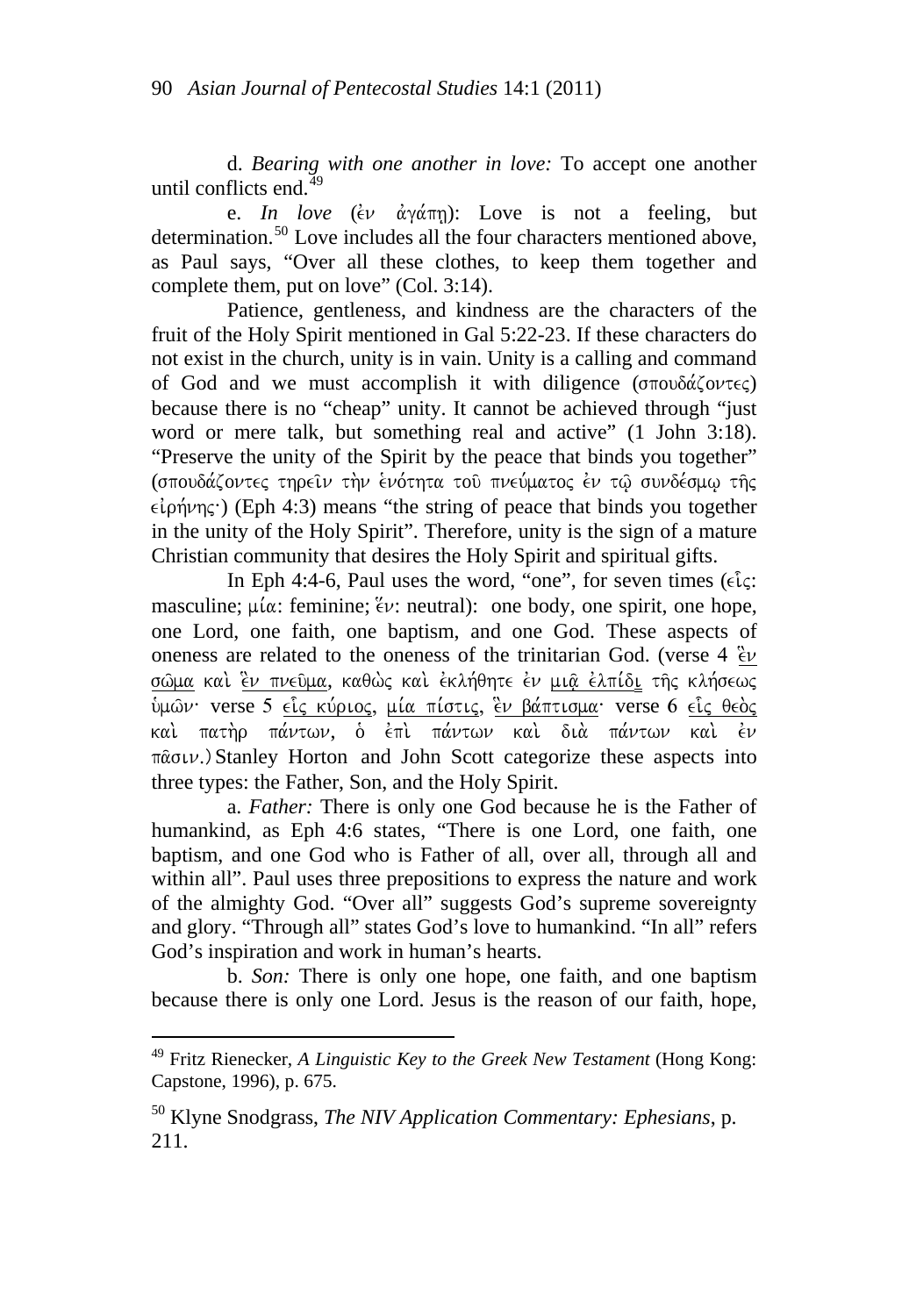and baptism. One baptism in this verse is commonly referred to the sacrament, but Horton suggests that it means being baptized in the Holy Spirit and being one with other believers in Christ.

c. *Holy Spirit:* There is only one body because there is only one Holy Spirit, as 1 Cor 12:13 says, "In the one Spirit we were all baptized, Jews as well as Greeks, slaves as well as citizens, and one Spirit was given to us all to drink".

Ephesians depicts the Holy Spirit as a spirit of wisdom, revelation  $(1:17, 3:5)$ , power  $(3:16)$ , and unity  $(2:18, 4:3)$ . He also sanctifies (4:30) and prays for us (6:18). Pentecostal and charismatic churches have less theological discrepancies on pneumatology, but more on ecclesiology, and consequently division happens. On the one hand, they have been isolated by mainline Protestant churches. One the other hand, some charismatic groups leave their churches and form their own because of different experience, style of worship, or understandings of charismatic experience. Unity has always been a challenge to Pentecostals and charismatics because they think about unity in themselves rather than in Christ. The core value of ecclesiology is unity,<sup>[51](#page-17-0)</sup> or to be specific, unity in diversity. Unity brings about a definite consequence: church growth. This is what Ephesians stresses, "For he is the peace between us and has made the two into one and broken down the barrier which used to keep them apart, actually destroying in his own person the hostility" (2:14) and "as every structure is aligned on him, all grow into one holy temple in the Lord; and you too, in him, are being built into a house where God lives, I the Spirit." (Eph. 2:21-22).

The Moravian Movement in the eighteenth century emphasized pietism and a balanced denominationalism. Its leader, Nikolaus Ludwig von Zinzendorf, accepted some Bohemian refugees to be members of his church but problems arose when they gathered in services. Since they came from Presbyterian, Baptist, Lutheran, and other denominations, they had their own understandings and practices of baptism, Eucharist, and liturgy. To resolve the problems, Zinzendorf announced three rules.<sup>52</sup> First, there must be consensus on things essential:<sup>[53](#page-17-2)</sup> one Bible, one Savior, one cross, and one salvation. Since

<span id="page-17-0"></span><sup>51</sup> Gordon D. Fee, *Paul, the Spirit, and the People of God,* p. 103.

<span id="page-17-1"></span><sup>52</sup>Shao Zun Lan, *Jesus is Lord* (Singapore: Chinese Church Union, 1985), p. 97.

<span id="page-17-2"></span><sup>&</sup>lt;sup>53</sup> There are five points in fundamentalism: 1. the inerrancy of the Bible; 2. the divinity of Christ; 3. the virgin birth of Christ and bodily resurrection on the